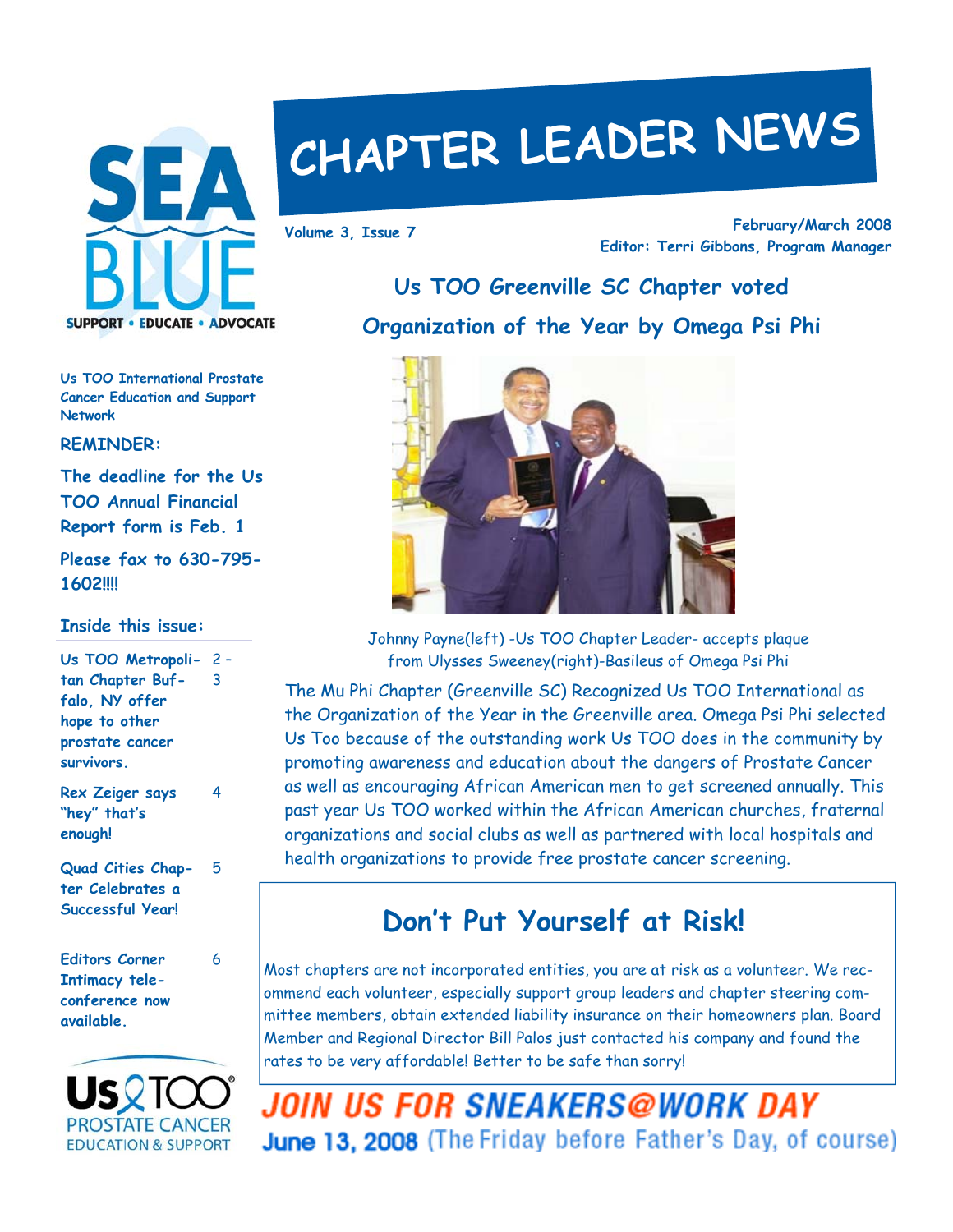## **Buffalo New York Chapter gets recognized in their community!**

# **US TOO By Andrea Kimbriel**

## Group offers hope for those with prostate cancer

Talking with others who battled prostate cancer was vital for survivor Bill Krellner.

 "It's really helpful because then you don't feel so alone," Krellner said. "My first thought was, 'I'm going to die.' I didn't know other people who had it."

 The 60-year-old is a member of the local chapter of the Us TOO prostate cancer support group, which meets 7 p.m. on the first Tuesday of every month monthly at the VA Medical Center in Buffalo.

 This chapter serves Buffalo and other communities, including Amherst and Tonawanda. An Us TOO! chapter also meets on the first Thursday of every month at St. Joseph Hospital, 2605 Harlem Road, Cheektowaga.

 Us TOO is an international organization offering information and support for those with prostate cancer and their loved ones.

 Krellner said about 25 to 30 people attend the monthly meetings, and larger audiences have attended presentations by such speakers as Dr. Donald Trump, chief executive officer of Roswell Park Cancer Institute, and Dr. Khurshid Guru, Roswell's director of robotic surgery.

 "It offers a lot of support — talking to people, listening to people's story — seeing the same guys all the time. We haven't lost any that I know of," he said.

 He volunteers in the VA Hospital's resource room, which has a large section on prostate cancer. Several people are available from 10 a.m. to 2 p.m. during the week to provide information about the disease for those who walk in or call.

 Howard Henry, 66, is another prostate cancer survivor who volunteers in the resource room. He has been a member of Us TOO for more than two years.

People at the meetings can share their experiences and the treatment options available, he said.

"We've found out that there are a lot of things the doctors don't tell you," Krellner said.

 He said seven or eight treatment options are available, but specialists, such as surgeons or radiologists, are most likely to suggest the type of treatment they offer. That might not be the best choice for the patient since some treatments preclude others. such as radiation before surgery?.

 One out of every six men in America will develop prostate cancer sometime in his life, said Krellner. If the disease is diagnosed early, there is a good chance for survival, so annual testing is recommended for men older than 50.

The tests include the prostate-specific antigen test and the digital rectal exam.

Most people with prostate cancer are older than 40, but Krellner said he recently spoke with a 37-year-old survivor.

 Henry said the group helps people accept the disease and respond in a positive way. New attendees share their stories, and others offer suggestions and encouragement. Some have recently been diagnosed, while others are already through treatment.

Wives and girlfriends of those with the disease often attend as well, said Krellner.

 He has participated since being treated for prostate cancer in 2005. He believed he was healthy until a stroke in March of that year brought him to the hospital, where blood tests revealed prostate cancer.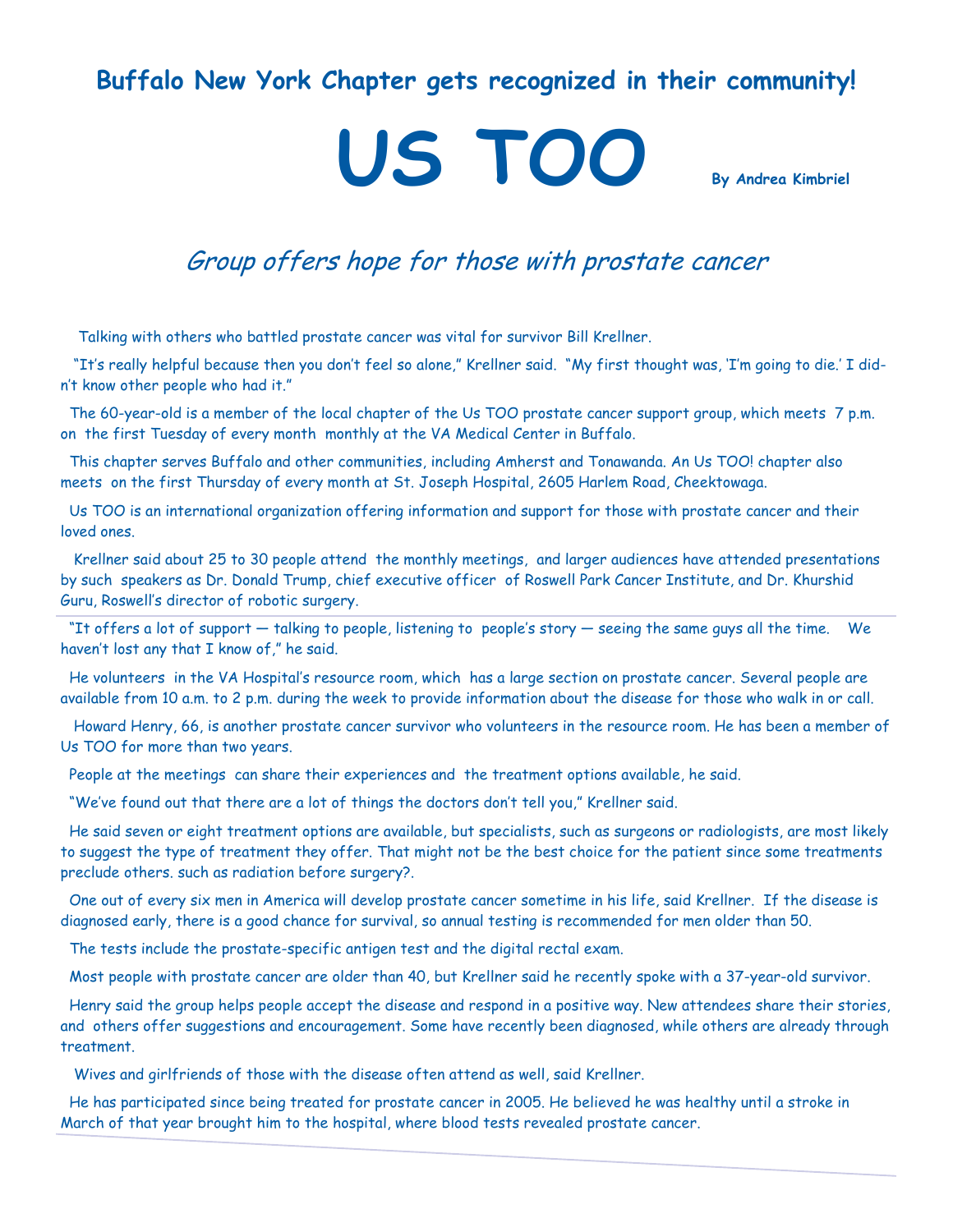His PSA level decreased after treatment but began rising again — a warning sign for the disease. After rising for a year and a half, it has been dropping recently. "I don't know why. I'm happy about it  $-$  the doctors are confused," he said. He discovered he had a vitamin D deficiency after being tested at the suggestion of someone in the group. Since his doctor put him on a dosage, his PSA has been decreasing. Diet seems to be an important factor in preventing and treating the disease, said Krellner. Various vitamins and minerals may be helpful, including vitamin D, selenium and lycopene.

 Henry said he and Krellner are newcomers to Us TOO who are reaping the benefits of the hard work of other group members during the past decade. "It takes you out of a sense of isolation. You find out you're not the only one. It helps you look at the future more hopefully and be grateful for what you've got," he said. Amherst Bee

Buffalo, NY 12/07



From Left to right, Bill McLaughlin, Mike Ameroso and George Massik from the Us TOO Metropolitan Chapter Buffalo, New York.

## **Nominations for the EDWARD C. KAPS HOPE AWARD EXTENDED!**

The response we have received from the EDWARD C. KAPS AWARD nominations has been overwhelming! We have decided to extend the deadline for nominations to **Friday, February 15.** You can find the nomination form online at www.ustoo,org.. or you can send an email to terri@ustoo.org. It has been an incredible experience to read all of your heartfelt comments. It has been a wonderful way to get to know some of you, and to see firsthand how so many of you are affecting peoples lives. Letting them know that they are not alone, and helping them through their difficult journey with prostate cancer has made a difference in these mens lives! It will be an extremely difficult decision for the committee to make, but we want to thank you all for the time you have taken to submit your nominations. We will make the announcement this Spring, and will also recognize all of the nominees in an upcoming issue of the Hot Sheet.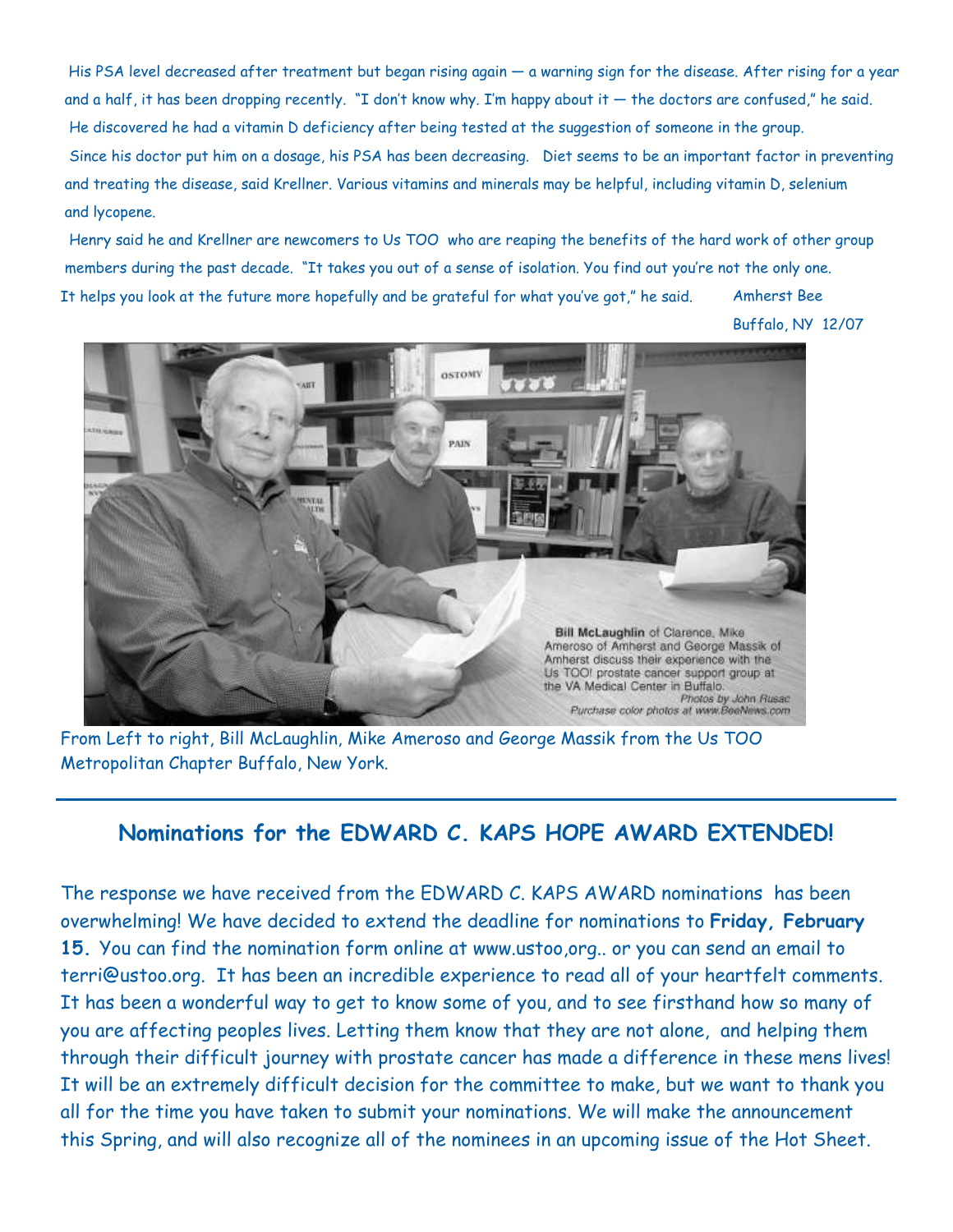### **Regional Director and Chapter Leader Rex Zeiger decides its time to**

## **Say "hey" that's enough, but does not HALT his desire to assist prostate cancer survivors!**

Hi Tom & my many Us TOO friends,

This is my letter of resignation as District Director of Arizona to one of the finest organizations that I have been privileged to be a part of. I wish this to be effective December 31 or as soon as the Board finds a replacement. I have committed to make a presentation to the Sierra Vista Support at their January meeting and I would choose to keep that commitment.

First, I want to thank all of those very fine people who have aided me greatly in making the Arizona Us TOO Support Groups the success they have been through the lean years. We owe the success to the assistance from the Us TOO International office and to the exceptional support group leaders. Success does not just happen, it is the result of some fine thought, hard work and spent energy. Our slogan: There is no such thing as a mistake, it is called a learning experience. We have some very exceptional leader in our AZ support groups.

I have come to the conclusion that my mounting health problems have tempered my Us TOO activities and I am no longer capable of meeting my personal goals. Since 1987 I have had surgery for colon cancer, prostate cancer, gall bladder, hernia, and have been treated for arteralslerousis and other heart problems along with pinched back nerves and I feel that one of these days, the rest of the organs are going to say "hey, that enough".

Through the years, thanks to Hank Porterfield, Ralph Valle, Bert Chamberland and others. We scheduled annual PCa symposiums, screenings, wellness fairs, presentations to labor conventions and probably presentations to anyone that would listen. In the last year Chuck Voinvovich was responsible for leading the Us TOO Senior Softball Program, Lou Perrnillo and Bob Shelton were successful in



**A "Heartfelt Thanks" to Rex Zeiger for a long and effective effort on behalf of Us TOO and all the people affected by prostate cancer. He is an inspiration to many and we are all fortunate to have met Rex. He will continue to be active and is still closely involved with the Arizona Chapters and their leaders…...Tom Kirk** 

 developing an Arnie's Army golf tournament. In the past the Sierra Vista led by Willie Cotton scheduled golf tournaments long before Arnie's Army was formed.

I believe I first heard about Us TOO in 1992, started a support group the same year, was asked to become the District Director the same year, was asked to take the place of Shelly Young on the Board of Directors the following year. I then served eight years on the Board. It has been a wonderful experience and have high hopes the leaders of Us TOO will continue the fine work. I hope to remain active in Us TOO activities and will still welcome your e-mail messages and phone calls. Thumbs up to all….Regards, Rex

*"***It is the willingness of people to give of themselves over and above the demands of the job that distinguishes the great from the merely adequate."**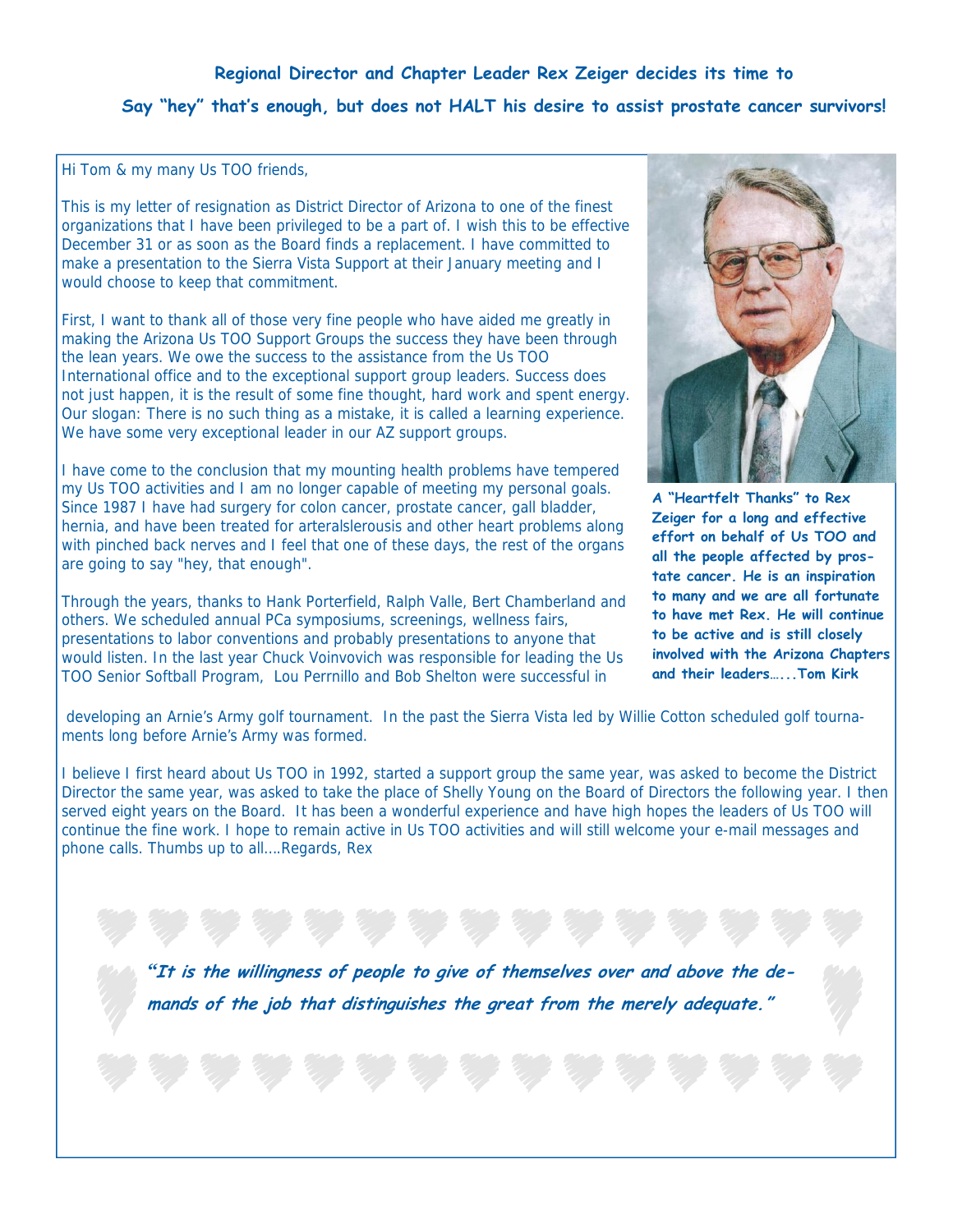#### **Us TOO Quad Cities holds dinner to celebrate Accomplishments for 2007!**

The Quad Cites Support Group holds an annual dinner at the end of each year to celebrate the accomplishments they have made in the Region. Those accomplishments include educating men and their families on the need for men to get their PSA and DRE exams, and to commend the men and women in the group for helping newly diagnosed men and their families with information on what to expect when selecting particular treatment options. The group has had excellent participation from several Pharmaceutical Companies who provide literature and items to hand out at health fairs and local events. The dinners have been financially assisted by American Medical Systems and this year, Dr. Gus Harb made a donation as well. This money goes towards lowering the cost to the members for the dinner. Over 100 people attended the event this year!

Last year the Us TOO Quad Cities support group reached over 6000 people throughout the year by participating at Health Fairs, giving presentations to Clubs, Organizations and local companies. In addition, the group has raised approximately \$5000 from various projects like Sneakers@Work Day, Birdies for Charity, and the Quad Cities Marathon. They are always looking for ways to help raise money to support the Us TOO Home Office.

Students attending Palmer Chiropractic College are also frequent visitors to the group to obtain credits towards their degree.

The group has been in existence for 13 years and their members and volunteers have been aggressive in their efforts to provide assistance to men and their families who have been diagnosed with prostate cancer! -Bill Palos

**Smiling Faces from the Quad Cities Dinner!**



Heidi Nienhaus AMS, and Board Member/Regional and Chapter Leader Bill Palos



Dr. Gus Harb John Thompson











John & Diann Carren



Earl Coffman, Alt. Leader Floyd & Svetlana Harding Floyd & Svetlana Harding